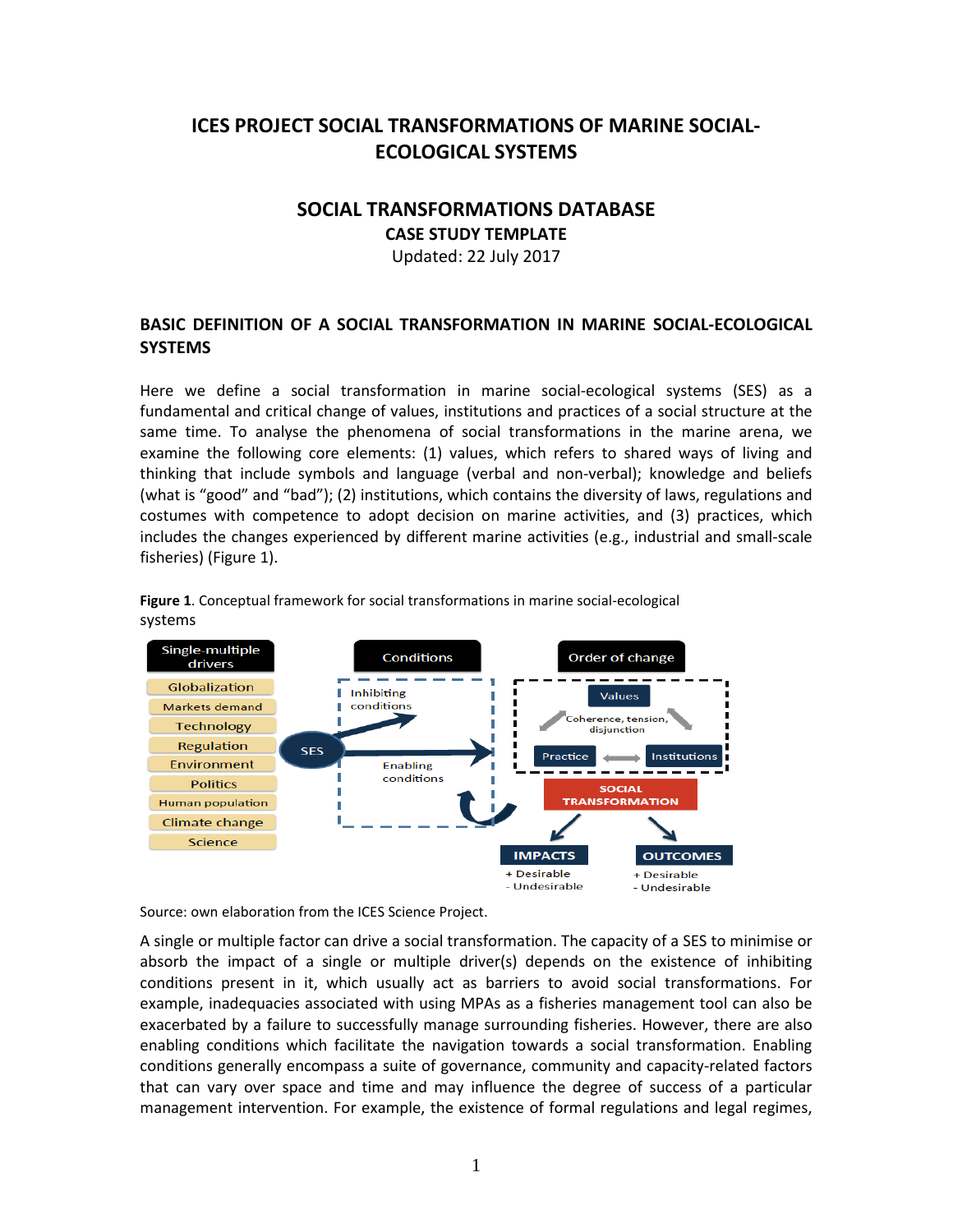the need for a high degree of information, and national or municipal governance capacity were identified as key enabling conditions in small-scale fisheries. The schematic representation for the analysis of a transformation in marine SES is described in Figure 1.

In addition, it has been demonstrated that a successful implementation of co-management systems around the world is highly dependent on the leadership of local and well-recognized experts in coastal communities. It is important to differentiate the concept of social transformation compared to other related social-ecological concepts such as adaptation. Adaptation reflects the capacity of a system to adjust its responses to change in external drivers and internal processes. For example, the diversification of harvested species can be an adaptive strategy developed by fishers to deal with the scarcity of fishery resources.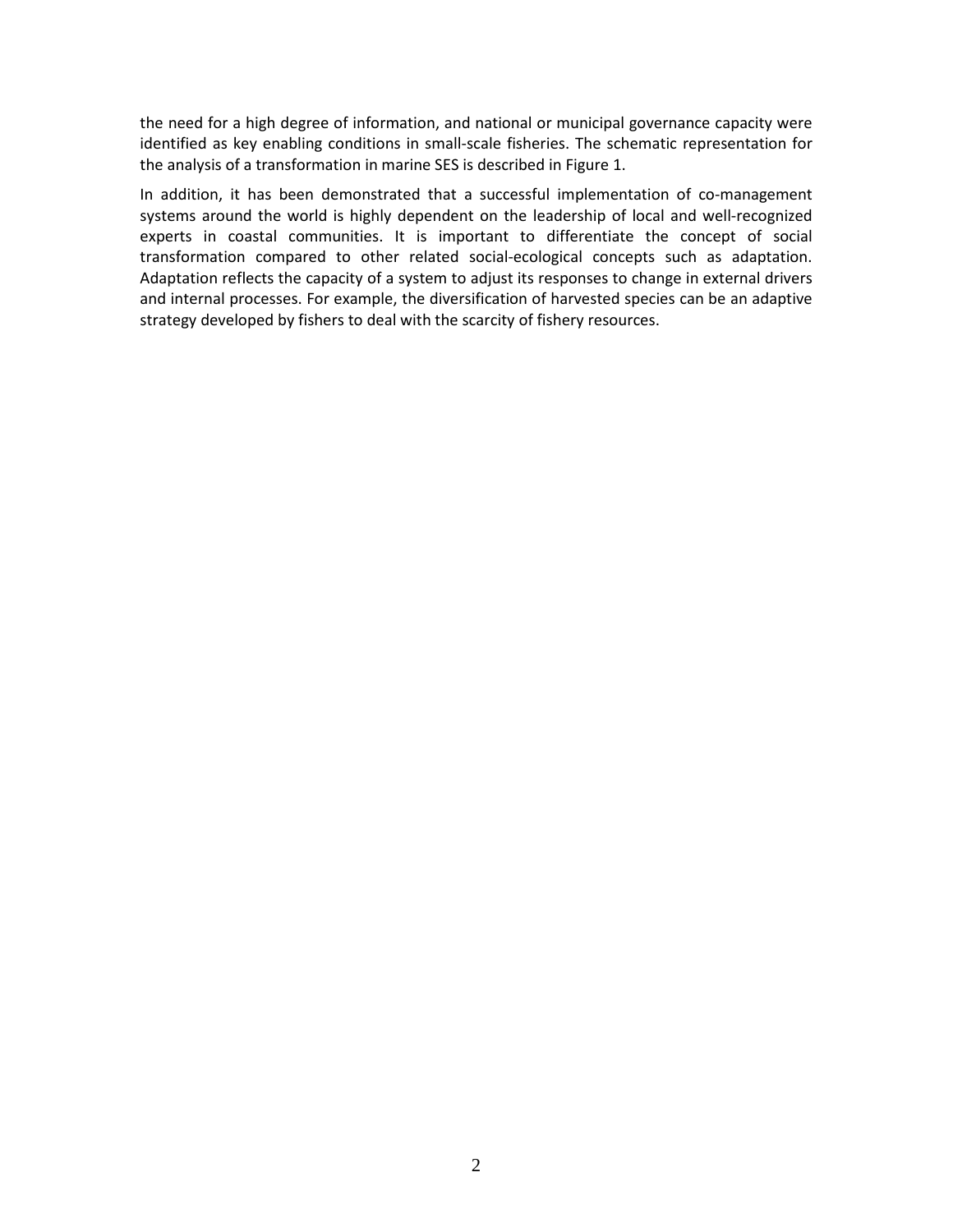# **BASIC INFORMATION OF THE CASE STUDY**

**GREEN = Free text, paragraph style BLUE = Free text, brief keywords RED = Choose from predefined keyword alternatives BLACK= Optional information**

#### **1. Main Contributors**

Name(s) and email(s) of those who primarily contributed to the text.

### **2. Name of the case study**

Short name for the case study (e.g. North Sea cod fishery)

### **3. Region/State**

Region where the specific case study is located (e.g., Galicia-NW Spain)

### **4. Countries**

Country in which the specific example is located (e.g. United Kingdom, Germany)

#### **5. Spatial scale of the case study**

- Local/seascape (e.g. local fishery, community, regional)
- National (country)
- Transnational (e.g., more than one region, country)
- Sub-continental (e.g. South America)
- Global
- **6. Type of the social transformation related to marine traditional and new activities please add others in case of necessary for your case study or experiences). The transformation may imply desirable or undesirable changes.**
	- Restructuring the sector: Desirable Undesirable Unknown
	- Employment opportunities: Desirable\_\_\_\_ Undesirable\_\_\_\_ Unknown\_\_\_
	- Changes in catches: Desirable Undesirable Unknown
	- Diversification of seafood markets: Desirable Undesirable Unknown\_\_\_
	- Diversification of fishing grounds: Desirable Undesirable Unknown\_\_\_
	- Diversification of activities (complementary sources of income)
	- Migration of people from coastal communities: Desirable Lundesirable Unknown\_\_\_
	- Cultural diversity:  $\qquad \qquad$  Desirable\_\_\_\_ Undesirable\_\_\_\_ Unknown\_\_\_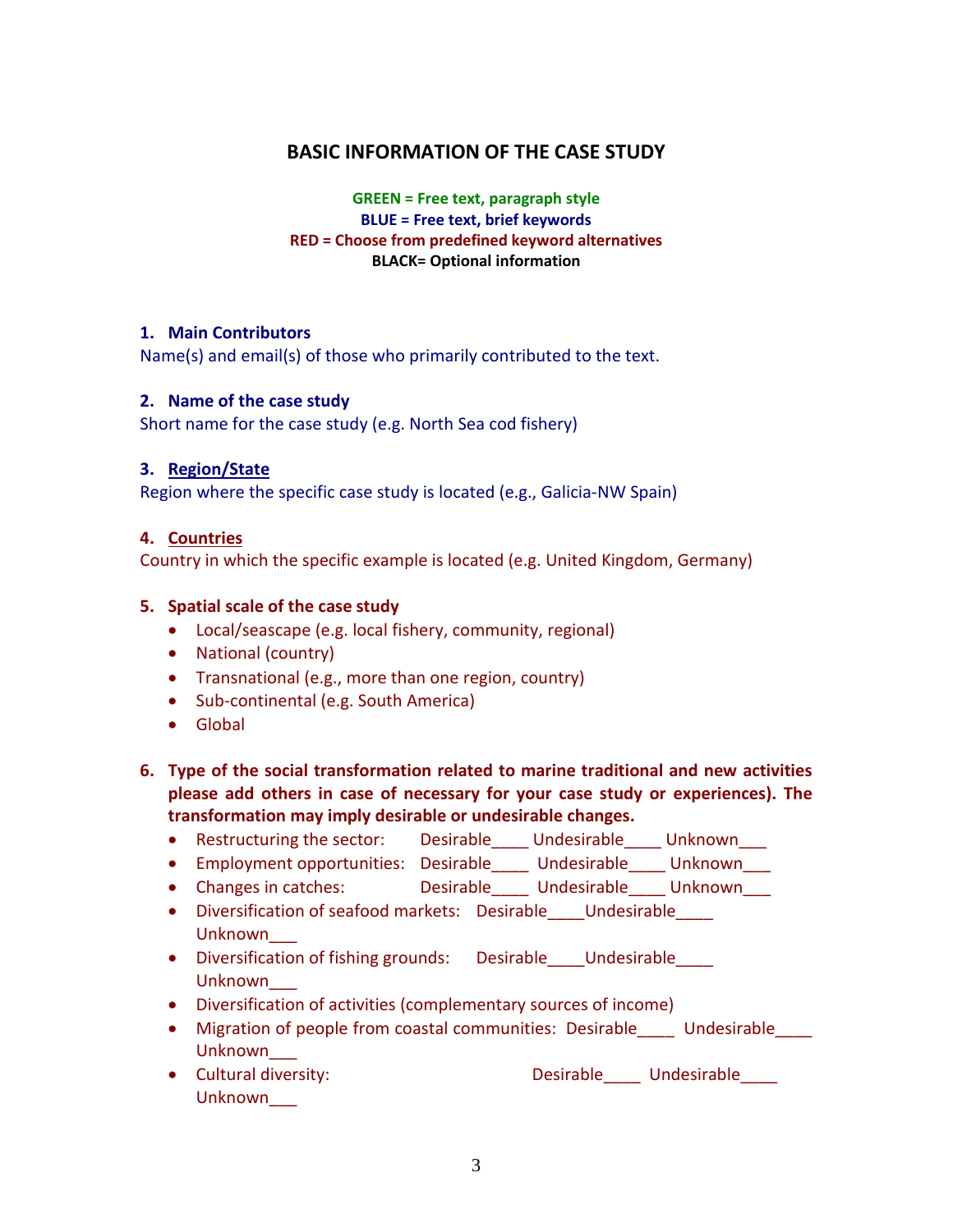• Other (please specify):

### **7. Ecosystem type in which the case study is located**

- Marine and coastal
- Freshwater systems
- Other (please specify):

### **8. Type of species included in your case study**

- Fishes Demersal Pelagic
- Crustaceans
- Mollusks
- Other (please specify):
- Oysters, mussels (aquaculture)

### **9. Which Economic activity is examined in this case study**

- Aquaculture
- Shellfish farming
- Large scale fisheries
- Small-scale fisheries (boats less of 12m of length)
- Canned industry
- Shellfisheries gathering
- Other (please specify):

### **10. Scale of the social transformation on single, two or multiple sectors**

- One sector (e.g. industrial fisheries)
- Two sectors (e.g. SSF and industrial fisheries or aquaculture)
- Multiple sectors (more than two, e.g., SSF industrial fisheries, aquaculture, canned industry)

## **11. Key drivers of social change (please add others in case of necessary for your case study and mark as many as you need)**

- Change in costs for the economic activity
- Recognition of harvesters social rights or other social benefits
- Overfishing
- Introduction of new technology (e.g. new equipment on board)
- High mortality of farming shellfish or fish
- Introduction of new regulation (e.g. EU landing obligation, MPA, co-management system, ITQs)
- Change of governance system (e.g. New organizations, MPA's, etc.)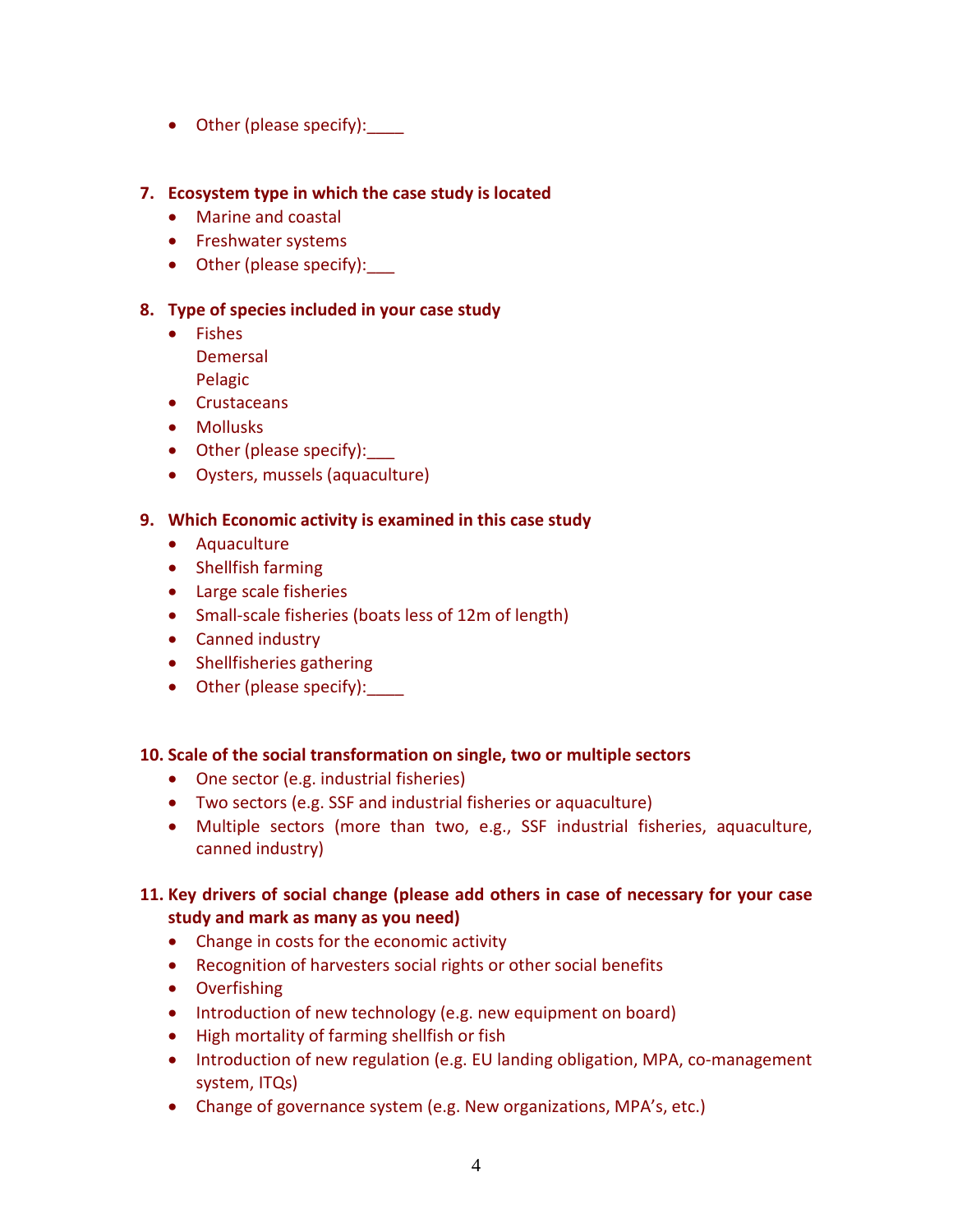- Invasive species impacts
- Non-compliance of fisheries policies (e.g. insufficient TAC/quota)
- Market demand for seafood
- New way of selling produce
- Climate change impacts
- Environmental shocks (e.g. forest fires, oil spills, etc.)
- Interactions with new economic activities or infrastructures (e.g. port development, windmills (conflicts)
- Other (please specify):

### **12. Impacts of the social transformation on marine ecosystems' components**

- Key commercial species (e.g., cod, hake, anchovy)
- Non commercial species
- Habitats
- Entire ecosystem
- Other (please specify):

#### **13. Impacts on human wellbeing**

- On Food security / or Nutrition
- Income and employment
- Security of housing and infrastructure
- Leisure and recreation
- Cultural heritage
- Social relations
- No direct impacts
- Others (e.g., demography, health, education, etc.)

#### **14. Time scale over which social transformation occurred**

- Months
- Years
- Decades
- Unknown

#### **15. Reversibility of social change**

- Irreversible (on 100 year time scale)
- Hysteretic (difficult to reverse)
- Easy to reverse
- Unknown
- Other (please specify)

### **16. Sources of evidence (please add others in case of necessary)**

• Field work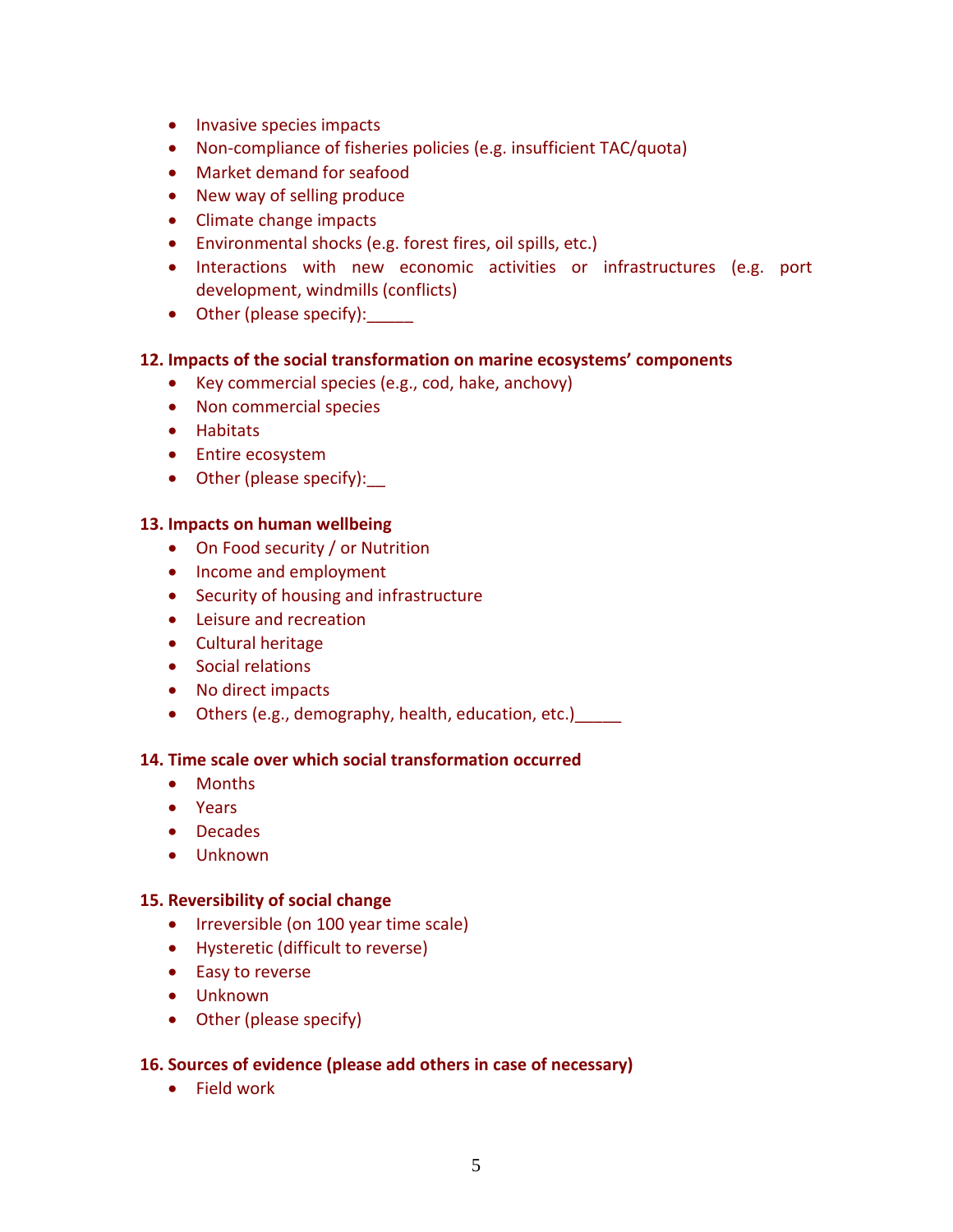- Time series
- Local ecological knowledge
- Models
- Literature references
- Other (please specify):

### **17. Confidence of existence of social transformation**

- Speculative Social transformation has been proposed, but little scientific evidence as yet
- Contested Reasonable evidence both for and against the existence of social change
- Well established Wide agreement in the literature that the social transformation exists

## **18. Key features of the management system before and after the social transformation**

**Before** After

- Effort management system Effort management system
- High leadership High leadership
- Individual transferable quotas individual transferable quotas
- Lack of co-management Lack of co-management
- Marine protected area Marine protected area
- Strong co-management system Strong co-management
- 
- Other (please specify):  $\qquad \qquad$  Other (please specify):

• Top-down system Top-down decision making

### **19. Drivers and impacts of social changes** (max 500 words)

Description of the key drivers that caused the system to transform socially from State 1 (before the social transformation) to State 2 (after the social transformation). Include key references. What impacts did this have on human well-being? Who benefited and lost?

### **20. Adaptive governance system**

Describe the management actions/adaptive governance strategies taken by policy makers and the alternative options for preventing undesirable social transformations or encouraging desirable social transformations. Describe how social transformation interact with the others systems and how governance interactions influence the adaptation of the governance system.